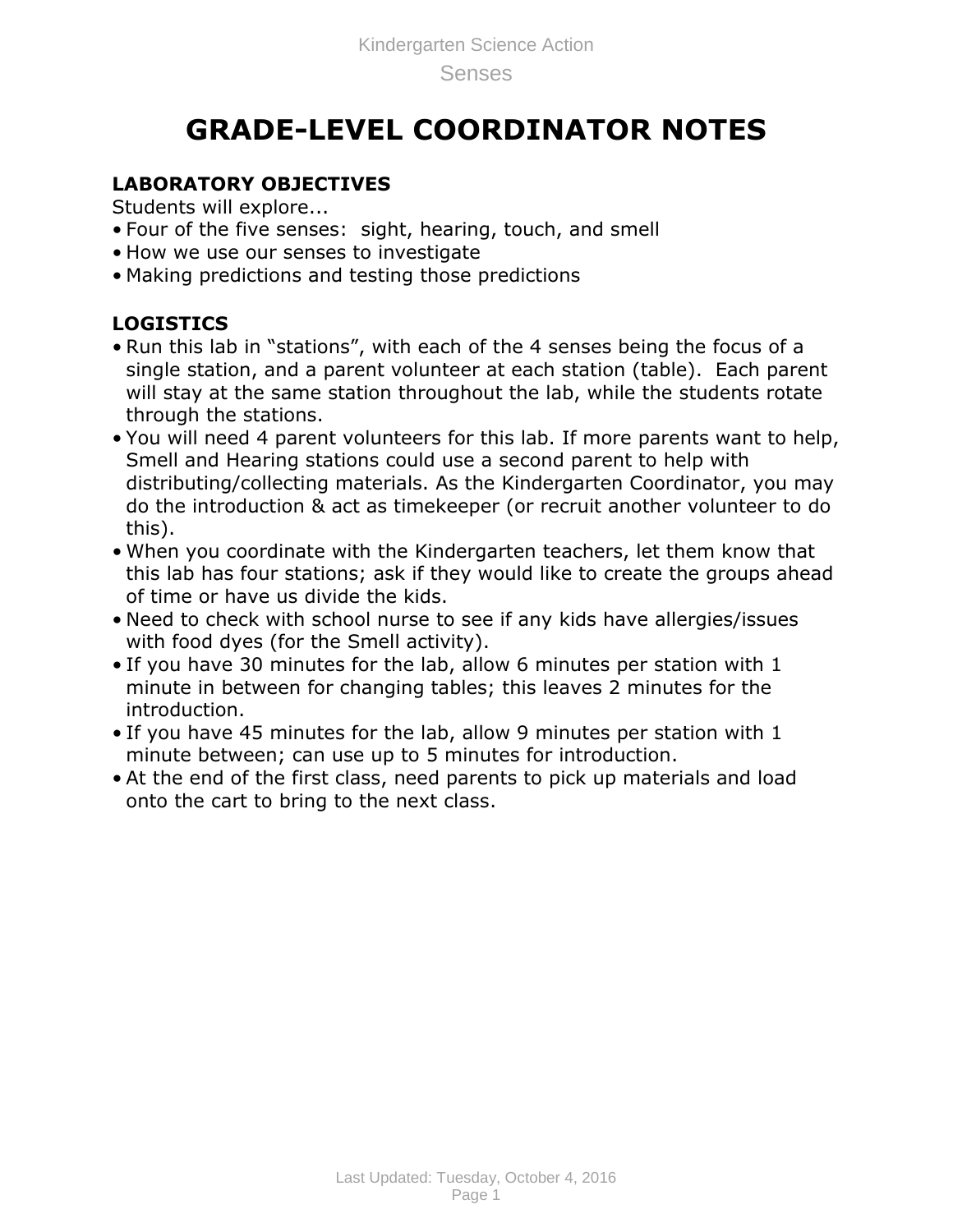# **MATERIALS THAT REQUIRE ADVANCE PREPARATION:**

## **SIGHT:**

 Check the trays to be sure the items on them are still in good condition; cover with the hand towel (there are extra items in the supply bin)

## **HEARING:**

- May need to re-wrap tubes with additional foil
- Be sure the test tube trays have one of each test tube, numbers 1-5
- Check the tubs to be sure objects are separated correctly (no beads in the rubber band tub, etc.)

## **TOUCH:**

- Check paper bags to be sure there is one of each shape inside: diamond, hexagon, square
- Check the mystery bags to be sure items are still in good condition

## **SMELL:**

*NOTE*: This section may need to be tweaked. The 2014 notes indicated that students had trouble distinguishing between the Jello flavors, so they added cinnamon as one of the scents. In 2015, we added coffee as one of the scents as well. Also, we did not have enough time to do the artistic nameplates.

- Fill test tubes ahead of time - or may wish to gather materials ahead of time and fill the test tubes the morning of the lab to ensure stronger scents.
- You may wish to change up the scents  $-1$  or 2 Jello flavors, plus cinnamon, evergreen sprig, cut lemons, etc.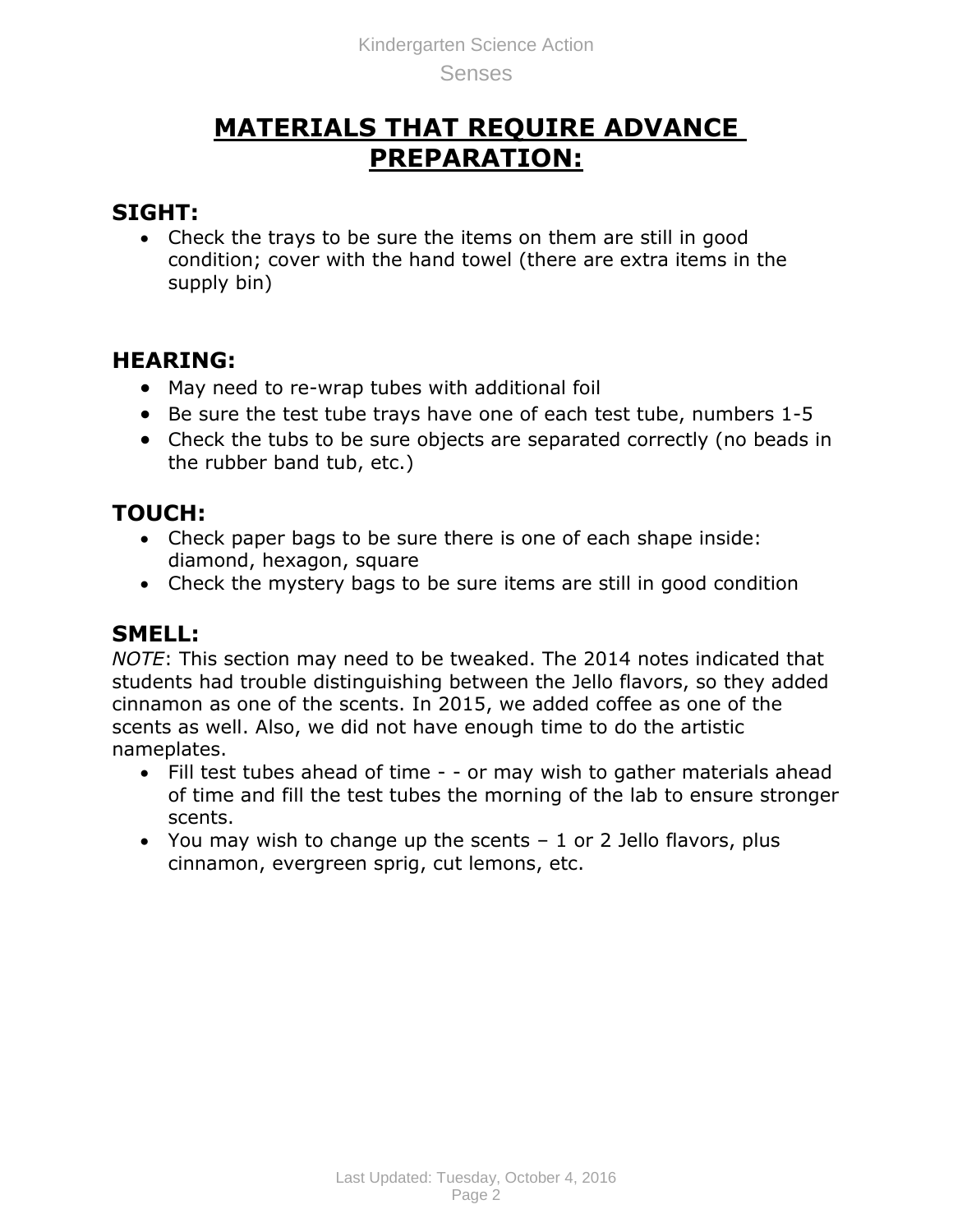# **LAB INSTRUCTIONS**

#### **INTRODUCTION**

Done by coordinator (5 min).

Hello and Welcome to Science Action! Today we are going to learn about our senses. Who can raise their hand and tell us what one of our senses is? (*seeing, hearing, touching, smelling, tasting*) What do we use our senses for? (*to learn about the things around us*) Today we are going do some fun activities that involve using our senses to investigate the things around us. We just have one important rule in science lab: we don't put anything in our mouths.

*Suggestion*: Have the introducer come into the classroom dressed with lots of accessories that can be described or distinguished using our senses. Examples include:

- **TOUCH:** Wearing multiple fabrics that are smooth (leather), rough (wool sweater), soft (fleece or angora sweater), feathery (boa), etc.
- **HEARING:** Having things hanging from body/clothing that make noise, such as bells on shoes, something jingly hanging on neck, etc.
- **SMELL:** Wearing strongly-scented perfume, or even 2 different perfumes on 2 different spots. Choose smells that they will recognize, such as strawberry or fruity (Bath & Body Works has scents like these).
- **SIGHT:** Wearing bright colors or geometric shapes that the kids can describe.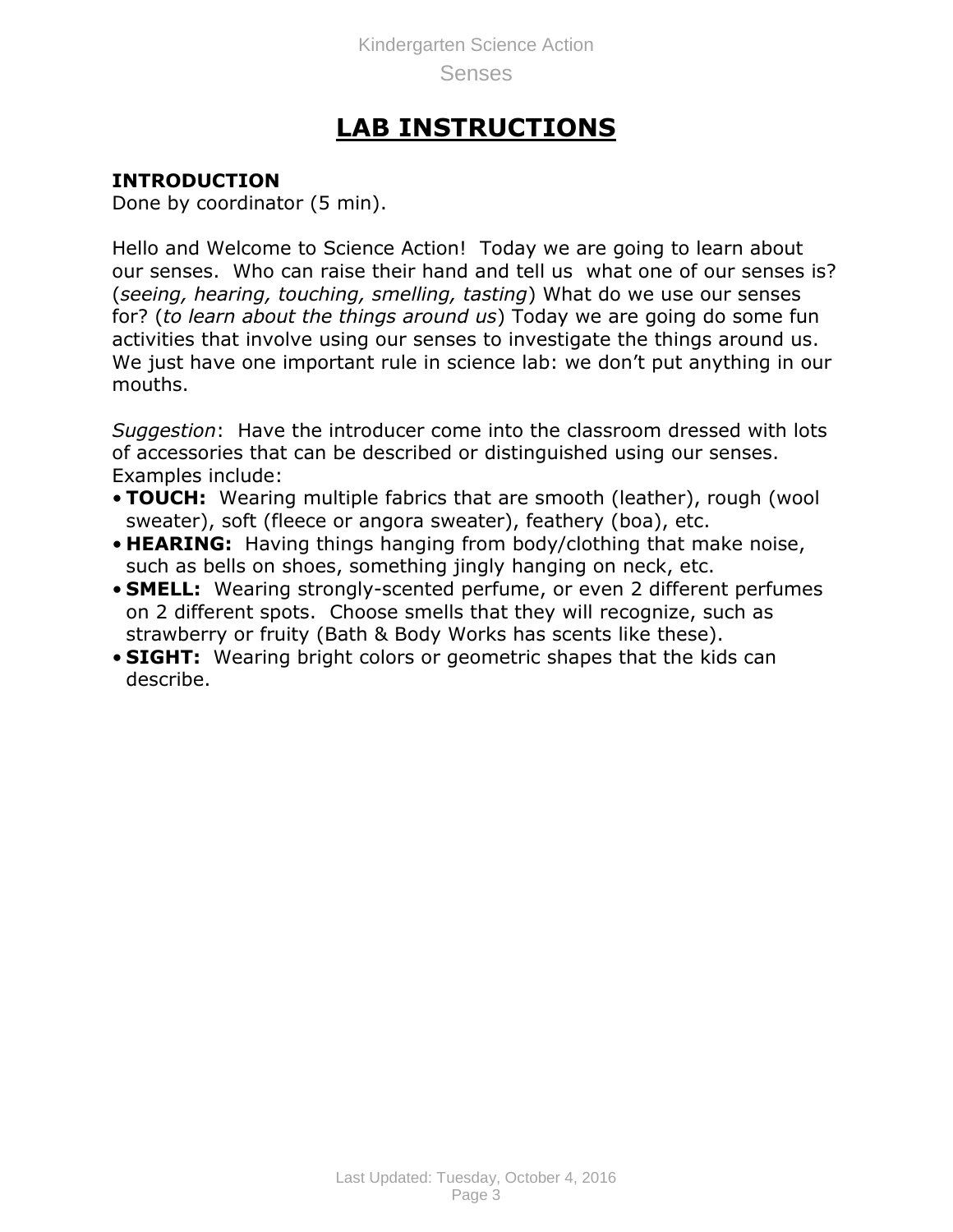# **SIGHT**

### **Objectives**

• Identify and describe objects on a tray using students' sense of sight.

## **Materials**

- 2 baking trays (with sides, not flat)
- 2 hand towels (large enough to cover the baking trays)
- Objects for Trays. Use items the kids will easily recognize, and that can also be distinguished or identified using the senses other than sight. Examples include:

| cars         | Golf tees      | buttons       |
|--------------|----------------|---------------|
| <b>Jacks</b> | Bottle caps    | <b>Shells</b> |
| <b>Keys</b>  | <b>Marbles</b> | Paper clips   |
| <b>Beads</b> | Letters        | <b>Shapes</b> |
| barrettes    |                |               |

## **Advance Preparation**

- 1. Place 5 objects on one of the baking trays and cover with a towel.
- 2. Place 20 objects on the other baking tray and cover with a towel.

## **Describe & Remember 5 Items on Tray**

1. Uncover the tray containing 5 objects. Ask students to name the objects they see and describe them. Encourage them to use lots of details and describing words (adjectives).

2. Cover the tray with the towel and ask students what the five objects on the tray were. Ask them to describe the objects using as many details as they can remember seeing.

3. Uncover the tray and see how they did.

## **Which Item is Missing?**

- 4. Now, remove one object from the tray but don't let the students see which object you've removed.
- 5. Show them the tray and ask them which object is missing.

## **Describe and Remember 20 Items on a Tray**

6. Repeat steps 1-3 above with the tray containing 20 items.

### **Which Items are Missing?**

7. Remove 3-5 items from the tray without letting the students see which objects were removed.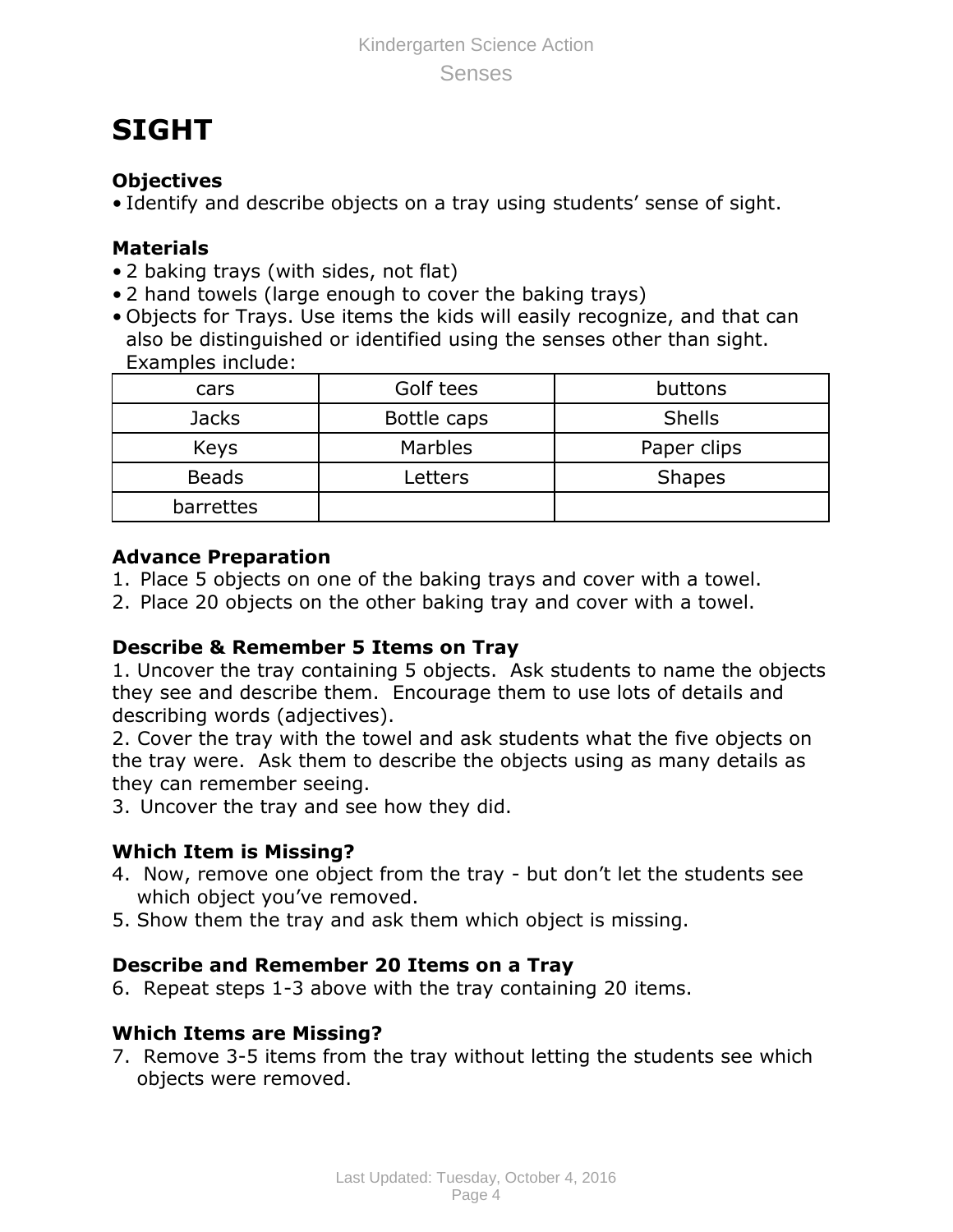8. Show them the tray and have them determine which objects (and how many) are missing.

#### **Follow-Up**

Emphasize the importance of sight and how much we rely on it everyday. Ask the students what would it be like if they couldn't see. Ask them how they could have identified the objects on the tray without seeing them. (Answer: They could have touched the objects to determine their shape, texture, size, etc. They could also smell or listen to the objects.)

Ask the students to use describing words to distinguish 2 objects on the tray from each other. For example, a cotton ball and a rubber ball. (Answer: The cotton ball is soft, squishy, white, can be pulled apart, etc. The rubber ball is firm, bouncy, colorful, solid, etc.).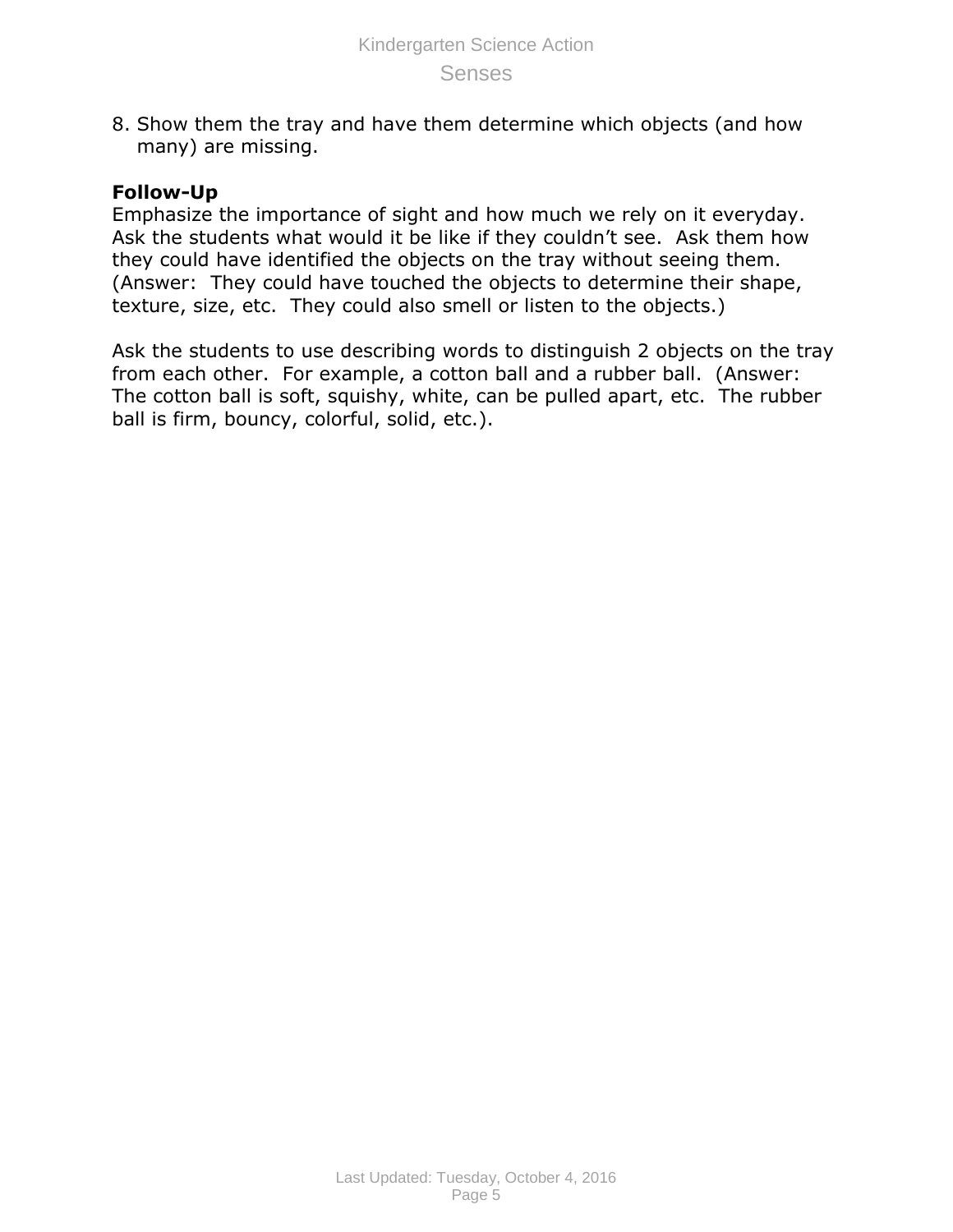# **HEARING**

#### **Objectives**

- Predict what sound an object will make when shaken.
- Predict which objects will be quieter or louder when shaken.

#### **Materials**

- Plastic test tubes with lids, 3 per student plus more for parent volunteer
- Test tube racks, 1 per student
- Test tubes wrapped in foil, with caps, filled with objects for "mystery" sounds.
- Objects for students to fill test tubes with and shake (place a collection of each type of item in its own small plastic container).

| <b>Feathers</b> | Cotton balls         | <b>Marbles</b> |
|-----------------|----------------------|----------------|
| Rubber bands    | Magnetic poker chips | Paperclips     |
| Pennies         | <b>Buttons</b>       | <b>Beads</b>   |
| Jingle bells    |                      |                |

### **Advance Preparation**

1. For mystery tubes: Wrap approx 10 test tubes with aluminum foil, so that students cannot see the inside of the test tubes. Fill the tubes with different items, such as those listed in the materials list, and put on the caps. Only fill the tubes about half-full, or whatever amount enables a clear, distinguishable sound to be produced when shaken.

### **Listening to Sounds Produced by Shaking Various Objects**

- 1. Demonstrate to students what happens if you fill the test tubes with different objects and shake them. You may have the students choose which items you demo, but make sure that you demonstrate a "quiet" object and a "louder" object so that they realize that some objects will be quieter when shaken and some will be louder.
- 2. Ask them to describe the sounds they hear (jingly, loud, soft, clinky, etc.)
- 3. Show 2 tubes: Ask the children to predict which will be louder. Shake them to test their predictions.

#### **Students Make Their Own Sounds**

4. Give each student 2 test tubes with caps and a test tube rack.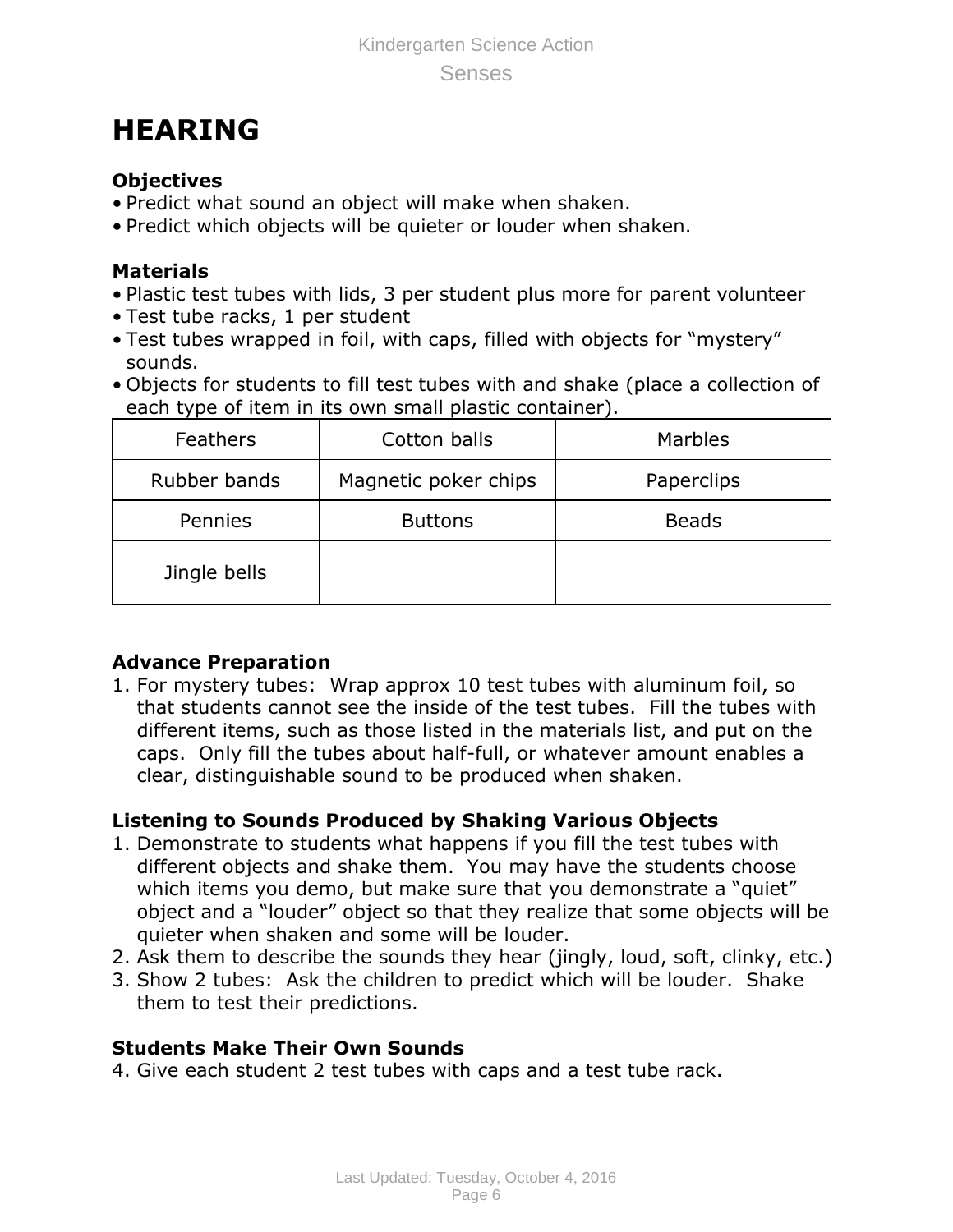- 5. Now tell the student to choose different objects to put in their test tubes, so that one tube will be quieter and one tube will be louder when shaken. Have them predict (before actually shaking them) which one will be quieter and which one will be louder.
- 6. Have the students test their predictions by shaking the tubes and determining which is louder.
- 7. Repeat with different objects if time permits.

### **"Mystery" Test Tubes - Matching Sounds**

- 8. Tell students to listen carefully as you shake one of the "Mystery" Test Tubes. Ask them to predict which object is inside the Mystery test tube.
- 9. Don't look inside the Mystery test tube! Instead, have them test their prediction by placing the item they think is in the Mystery test tube inside one of their test tubes and shaking it. Do the sounds match?
- 10. Try out various objects until they think they have found a match. Then, reveal the contents of the Mystery Test Tube.

Note: If your tube is half-full, but their tube is nearly full or almost empty, then sound produced will be different. Tell the students to fill the tubes to the same volume as the Mystery test tubes to make this activity easier.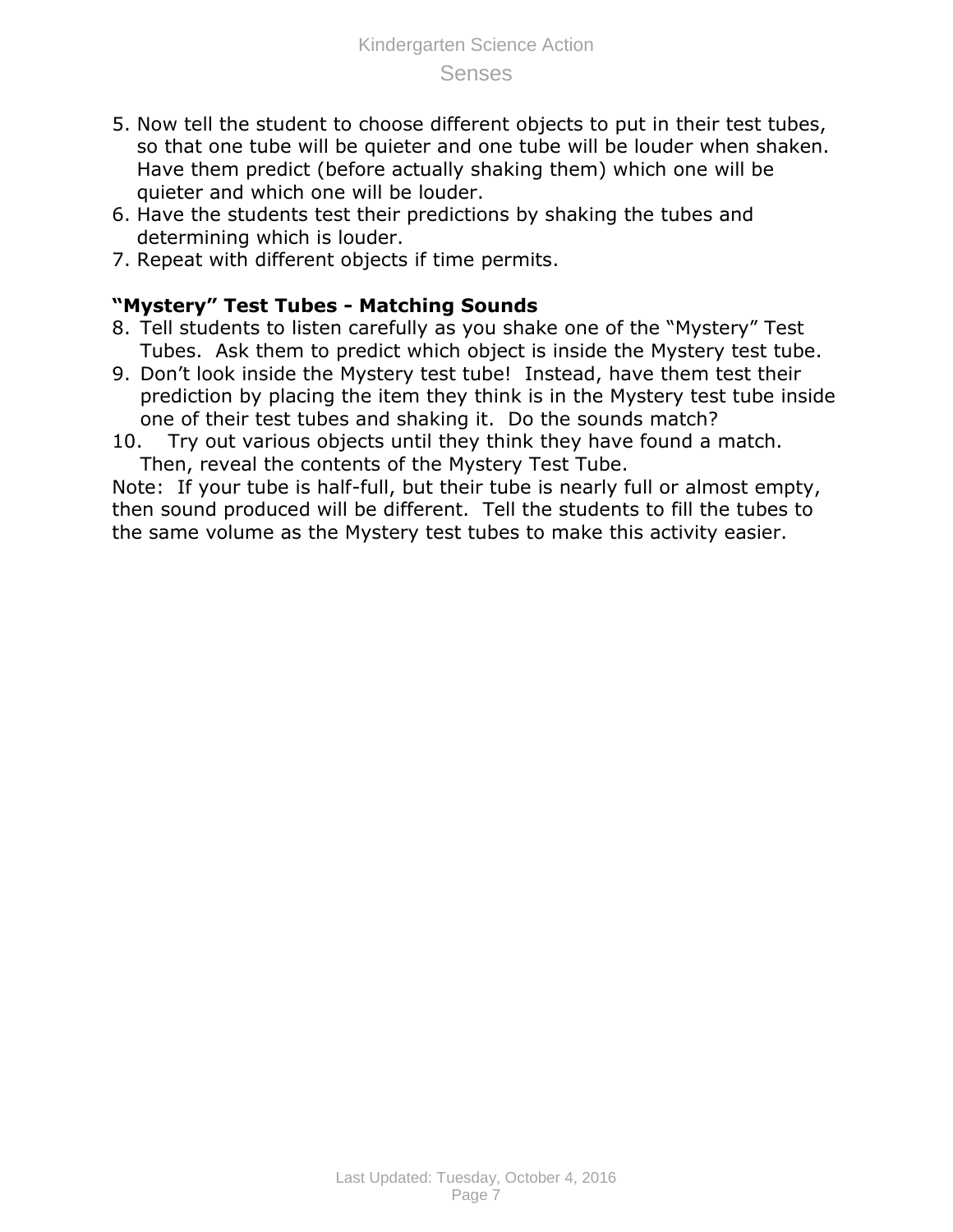# **TOUCH**

### **Objectives**

- Discover how sensitive touch is by identifying objects through touch only.
- Match objects using sense of touch.
- Compare sensitivity of touch with and without socks on hands.

## **Materials**

- Paper lunch bags, 5-6
- Small wooden blocks of different shapes, such as hexagons, triangles, rhombi, squares, etc.)
- Socks, 1 per student
- Mystery Boxes, 4
- Objects for Mystery Boxes, such as large round bell, big shell, wind tube, stuffed animal, bean bag, balloon, action figure/barbie doll, etc.

## **Advance Preparation**

- 1. Load paper sacks with wooden shapes, putting a collection of different shapes in each bag, and making sure that there are at least 2 of several of the objects (for matching).
- 2. Load different items into each of the 4 Mystery Boxes. Suggestions for items include: large round bell, big shell (from animal coverings lab), wind tube, stuffed animal, bean bag, balloon, etc.

## **Exploring Objects Using Sense of Touch**

- 1. Provide each student a paper lunch bag filled with a variety of small wooden blocks of different shapes.
- 2. Ask the students to find (1) triangle, (2) hexagon, (3) etc. (without looking).
- 3. Ask the students: is it easier to find the hexagon than the triangle? Why? How does your sense of touch help you to find the hexagon and the triangle? How does your sense of touch help you to find a triangle or a rhombus? What are you feeling for? (The triangle has three similar points and three sides, whereas the rhombus has four points two sharper than the others and four similar sides.)
- 4. Now challenge the students to find two matching shapes by feeling the shapes without looking.

## **Comparing the Sensitivity of Touch**

5. Now put a sock on the student's hand and repeat the activities comparing how easy it is with and without a sock. (Use thick socks to make the effect more striking.)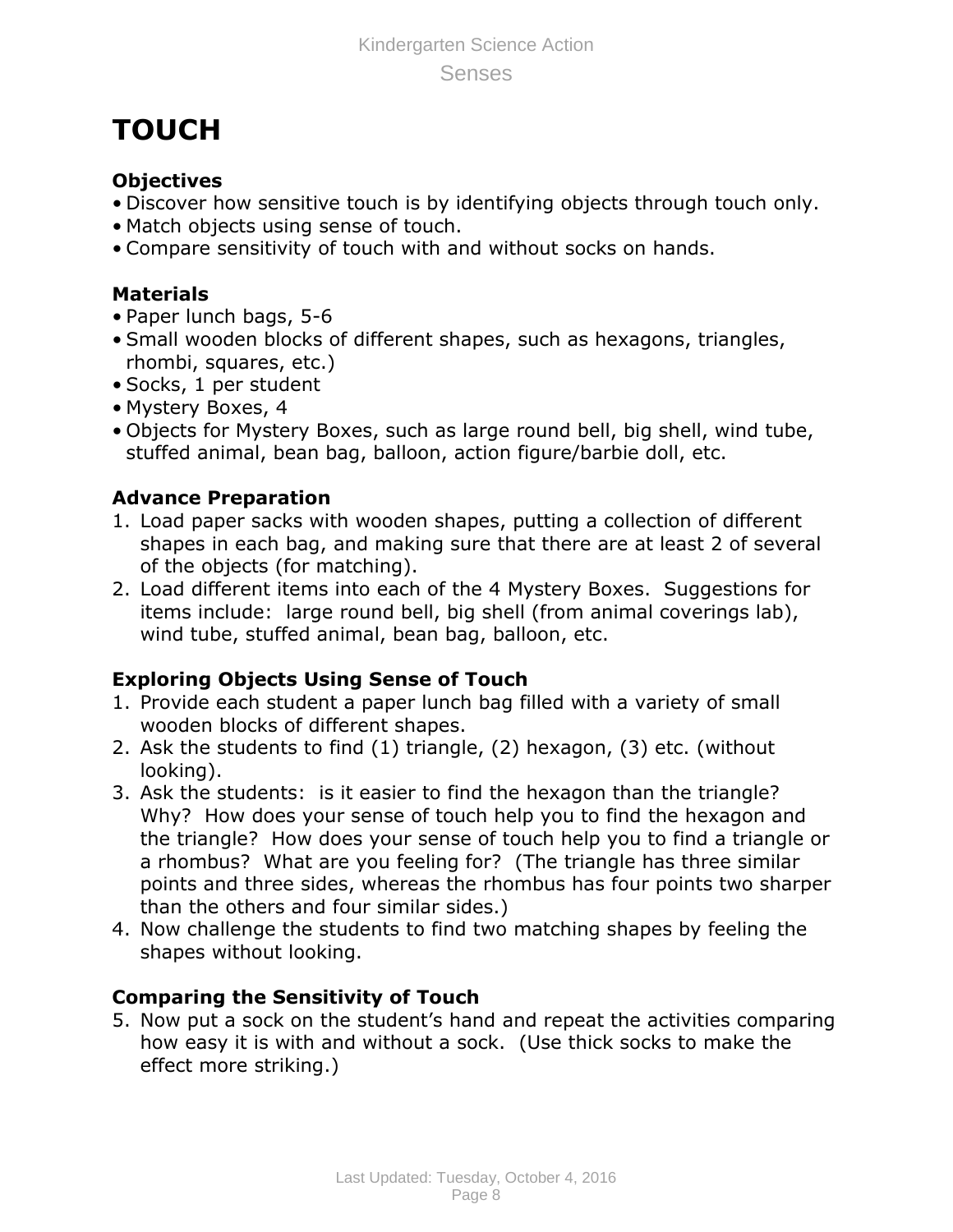#### **MYSTERY BOXES**

#### **(Note: Students can choose to feel inside the Mystery Boxes either with or without a sock on their hand)**

- 6. Have the student reach into a Mystery Box and describe what they feel. (Hard, round etc.) Ask the student to predict what item is inside the box.
- 7. Have the student shake the item that is inside the box. Does it make a sound? Does shaking the item change their prediction of what it is? Can they name the object?

#### **Follow-Up**

In the Mystery bags what sense(s) can you use? (touch and hearing).

If needed, place different objects in the boxes being careful not to let the student see what they are.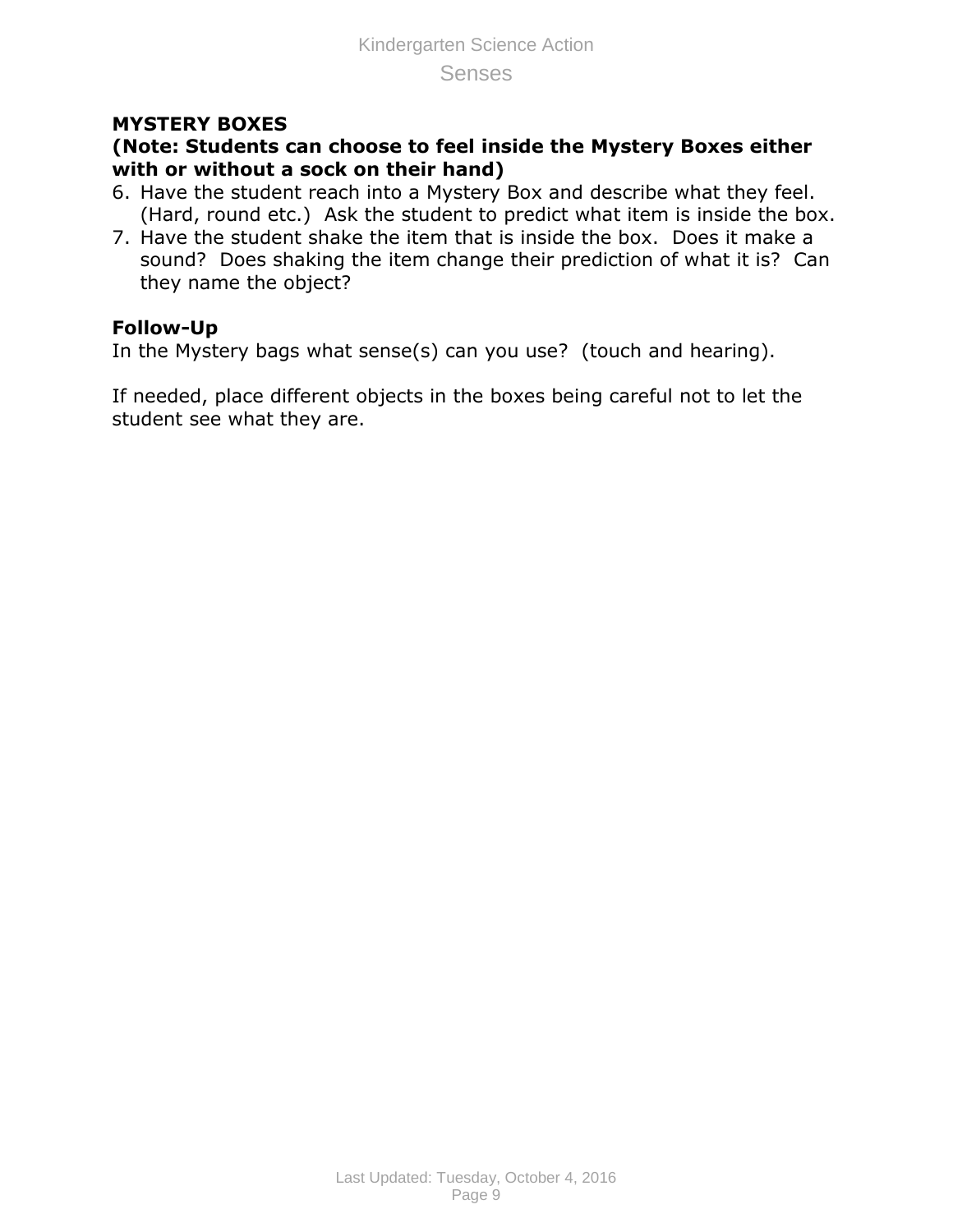# **SMELL**

### **Objectives**

- Learn that colors are associated with smells (and tastes).
- Make an artistic nameplate

## **Materials**

- Small opaque containers bearing different powdered gelatin flavors: lemon, grape, blue raspberry, strawberry, lime.
- Cardstock, 1 piece per student
- Glue, in squirt bottle
- Pencils, 1 per student
- Shakers (test tubes with holes punched in caps, plus a second set of caps without holes for storage)

## **Advance Preparation**

- 1. Cut cardstock to appropriate size for students to write their name in glue.
- 2. Fill shakers with gelatin powder and seal with solid cap.
- 3. Punch holes in a second set of caps to make shakers to use during the lab.

## **Investigating a Colored, Scented Powder**

- 1. Have students smell the various containers (colors) of gelatin powder without letting them see what the color of the powder. Demonstrate how to properly waft to smell the powder. Ask the students to name the scents they smell.
- 2. Have students predict what color they think the gelatin should be based upon its scent.
- 3. Let them look. Are there any surprises?

## **Making An Artistic Nameplate**

- 4. Give each student a piece of cardstock.
- 5. Let the student write his/her name on the card with a pencil.
- 6. Give each student some glue.
- 7. Have the student use the glue to trace the name on the card.
- 8. Have the student select a scent/color for his/her name and sprinkle that powdered gelatin on his/her card. Make sure that the namecard is on a cookie sheet or paper to collect the excess powder.
- 9. Remove the excess powder by tapping the card over a wastebasket or other waste container.